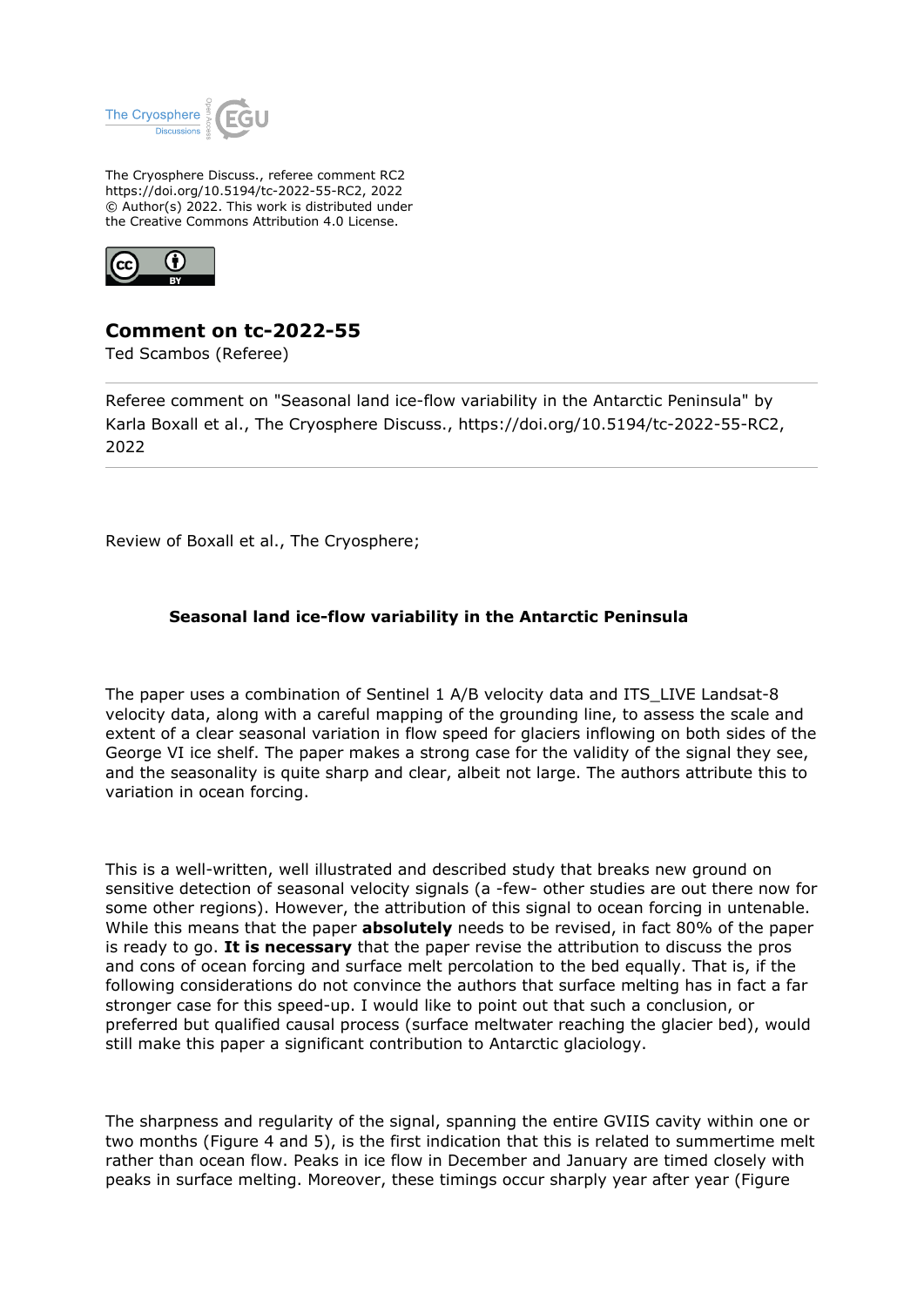A1). Nearly all of the glaciers showed a significant spike in 2019-2020, a major melt year for the region. As the paper notes, the -potential- for surface water to induce glacier acceleration is well-proven. It is not essential that the water be visible on the surface as pools (see papers by Harper, Humphrey, Pfeffer; by Koenig, O. Miller, Miégè, Forster.)

On the other hand, oceanographic signals along the Antarctic coast are rarely so sharply seasonal. The cited papers do not (-can- not) discuss seasonal variations in cavity currents or changes in the depth of the CDW layer. The authors infer and favor ocean forcing, but don't discuss how it would occur – would it be related to sea ice losses? (far more variable and uncertain than the surface melt season) Or wind patterns moving the polar water layer and changing isopycnals in that fashion? (also not reliable enough to provide a signal like Flowlines 2, 3, 4, 5, 17, 18, 19, 20, and 21 in Figure A1). Note that if the change in CDW depth or flux is related to a south-to-north current, the speed required would be an order of magnitude faster than that discussed in Jenkins and Jacobs, 2008 (and it would have to be a continuous laminar flow or wave in the isopycnal).

At the very least the authors need to discuss the two possibilities as equally likely. Personally, the case for summer melt influence is far stronger in my view. However, there are data that might save the ocean discussion: instrumented seals. Data collected by instrumented seals and analyzed by, e.g., Lori Padman or Lars Boheme, might be able to show strong seasonal ocean variations. Have a look at Padman et al., 2012, JGR-Oceans – perhaps in the data used in that paper there is an indication of seasonality (but I don't think it is mentioned in the paper).

The sharp downturns in the ice velocity just before, or just after, the seasonal speed-up pulse are not easily explained in the ocean scenario.

Also – the authors missed something really cool in the data shown in Figure A1. Look carefully at the signal of Flowline 3 and Flowline 21, and their geographic position. *These glaciers are influencing each other across the ice shelf.* The earlier acceleration of Flowline 21 (Grotto Glacier, west side, Alexander Island) -slows- the outflow of Flowline 3; then Flowline 3 (Millet Glacier, east side, with a later melt-season peak, perhaps?) accelerates and forces Flowline 21 to slow down. You can see a similar but less clear influence in Flowline 2 and 4, and then Flowline 20 and 19. Like an angry uncle at Thanksgiving, one glacier is shoving the ice shelf table, turkey and all, towards the unsuspecting nephew; the nephew then makes his final point, and shoves the table back toward the uncle. (I suppose it stars with the aunt dumping her drink, meltwater, on each of their heads in succession.)

The last parts of the paper should be re-written with these considerations in mind, but the majority of the paper is publishable as is. I suggest moving some of the figures to the appendices or supplemental information, but overall this is a very well done study, that needs to revise the attribution to a wider perspective at least; if not outright favor surface melt-driven acceleration.